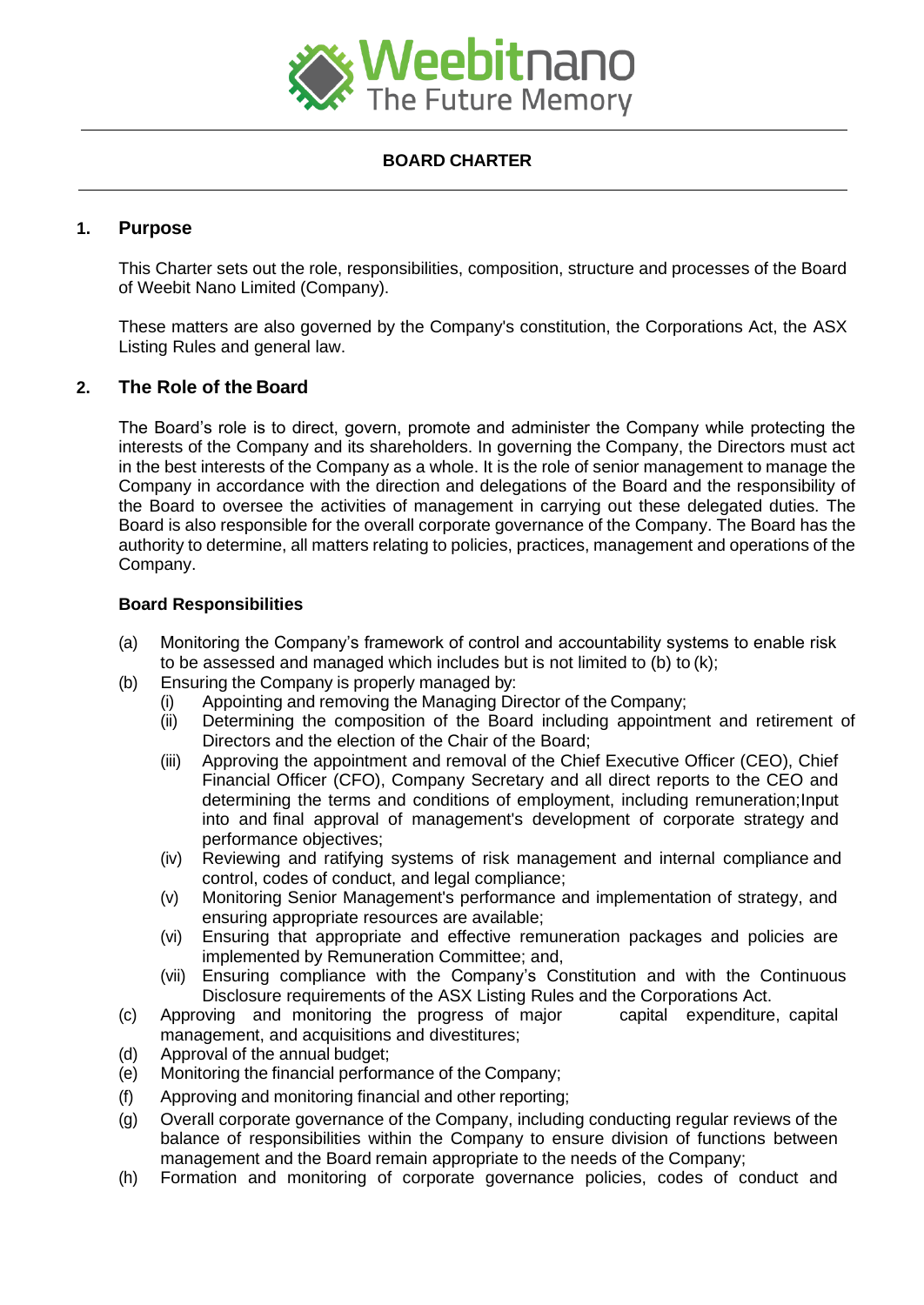

committees;

- (i) Liaising with the Company's external auditors;
- (j) Monitoring the environmental performance of the Company; and,
- (k) Ensuring the Board is comprised of individuals who are best able to discharge the responsibilities of Directors having regard to the law and the best standards of governance.

#### **Board Committees**

To assist the Board in carrying out its responsibilities, the Board has the authority to establish committees, and to delegate powers accordingly.

The Board is responsible for approving and reviewing the charter, terms and membership of each committee established by the Board.

All non-executive Directors shall be entitled to attend meetings and receive papers and minutes of Board committees unless a conflict of interest exists.

The Board retains ultimate accountability to the Company's shareholders in discharging its duties and it may revoke or alter its delegations to the CEO, senior management or to the Committees as it deems necessary.

#### **3. Board Structure**

#### **Number of Directors**

- The Board will comprise of at least 3 Directors.
- A majority of Directors shall be independent Directors.
- The office of Chair of the Board and the role of the CEO must not be performed by the same individual.

#### **Director Independence**

The Board will assess the independence of each non-executive director prior to appointment and then annually. Each director is required to provide the Board with all relevant information to enable it to make this assessment.

The Board defines an independent director as a non-executive director (that is, not a member of management) who is free of any interest, position or relationship that might influence, or reasonably be perceived to influence, in a material respect their capacity to bring an independent judgement to bear on issues before the Board and to act in the best interests of the Company as a whole rather than in the interests of an individual shareholder or other party.

When assessing the independent status of a non-executive director, the Board will consider a range of relevant factors, including those set out in the ASX Corporate Governance Principles and Recommendations (4th Edition) (ASX P&R).

The Board may determine that a non-executive director is independent notwithstanding the existence of an interest, position or relationship referred to in the ASX P&R. In such a case, the Board will outline the reasons for making its determination in its annual governance disclosures.

If there is a change in a non-executive director's interests, positions or relationships, the director must inform the Board. If the Board determines that a director's status as independent has changed, that determination will be promptly disclosed to the market.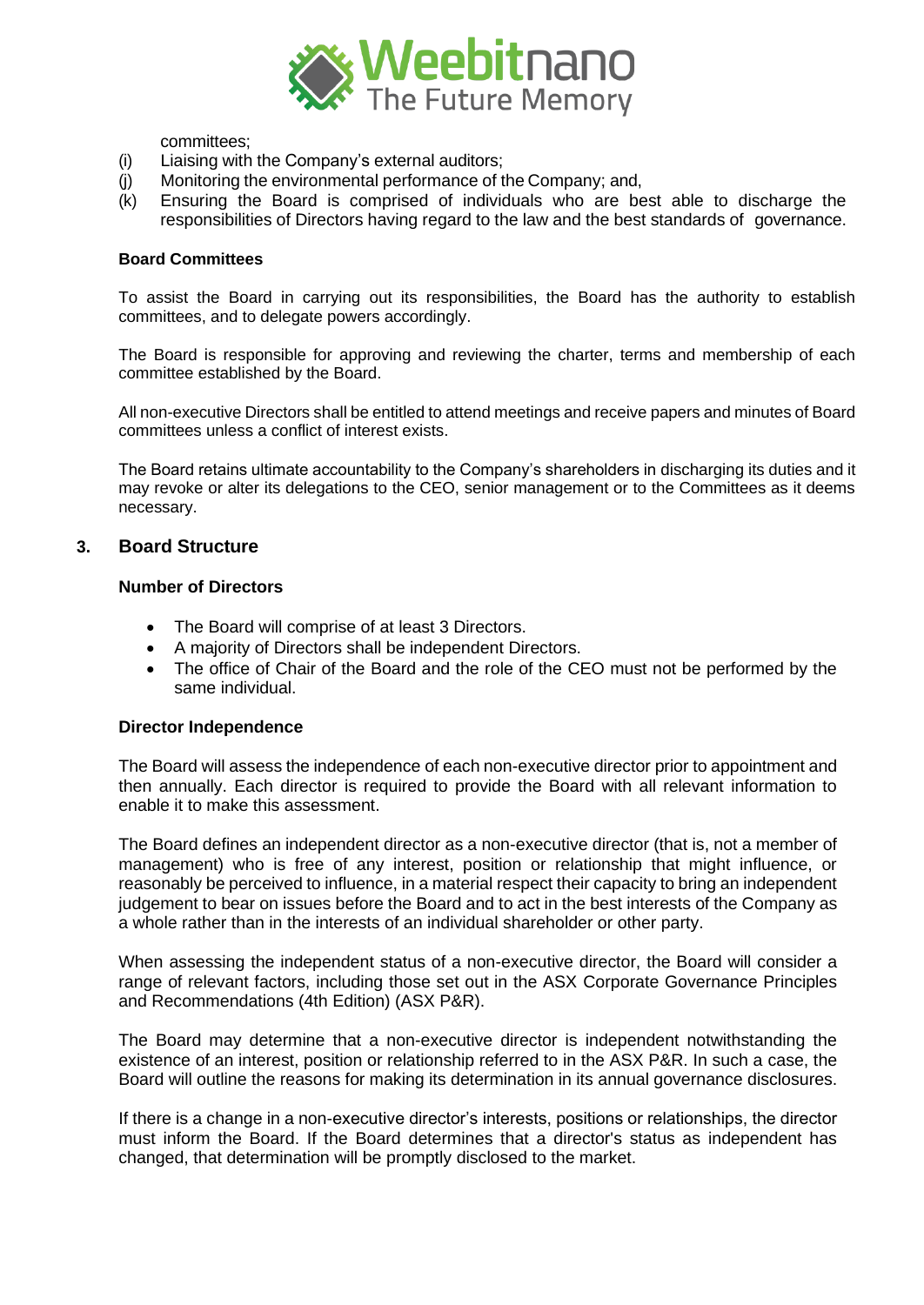

#### **Selection, appointment, re-election and tenure**

The Board is responsible for determining an appropriate mix of skills, knowledge, experience, expertise and diversity on the Board, necessary to review and approve the strategic direction of the Group, and to guide and monitor the management of the Group, the Board will regularly review its mix of skills to make sure it comprises skills needed to address existing and emerging business and governance needs relevant to the entity.

When considering the potential reappointment of an existing Director, the Board will take into account the individual's performance as well as the current and future skills and experience mix required by the Board.

When considering vacancies, the Board will take into account a candidate's capacity to enhance the mix of skills and experience of the Board.

The terms and conditions of the appointment of all Directors will be set out in a letter of appointment.

The Company will perform appropriate background checks before appointing a Director. This requirement extends to senior management. The Board must ensure a process is in place for evaluating the performance of the Board, the Committees of the Board and individual Directors. The performance of the CEO and CFO are to be reviewed annually by the Chair of the Board and other non-Executive Directors, as deemed appropriate by the Chair of the Board.

#### **Induction and training**

Each director will undertake an induction program on appointment and is expected to undertake ongoing education and training to maintain the skills and knowledge required to perform their role effectively. The Chair will periodically review whether there is a need for the Board to undertake professional development, and whether the Board collectively has the skills, knowledge and experience to deal with new and emerging business and governance issues.

### **Expectations of Directors in Board Process**

Directors shall, in good faith, conduct themselves in a manner that is consistent with generally accepted procedures for the conduct of Board and Committee meetings.

Directors have a duty to question, request information, raise any issue, and fully canvas all aspects of any issue confronting the Company, and cast their vote on any resolution according to their own judgment.

Directors will support the letter and spirit of Board decisions in discussions with all stakeholders including any shareholders, special interest groups, customers, staff, suppliers and any other parties.

The Directors acknowledge that all proceedings of the Board and its Committees are strictly confidential and will not be disclosed to any person other than Board members or as agreed by the Board or as required by law.

## **4. Role of the Chair of the Board**

The Board will appoint the Chair.

The role of the Chair is to lead the Board, facilitate the effective contribution of all directors, promote constructive and respectful relations between the Board and management, and ensure the efficient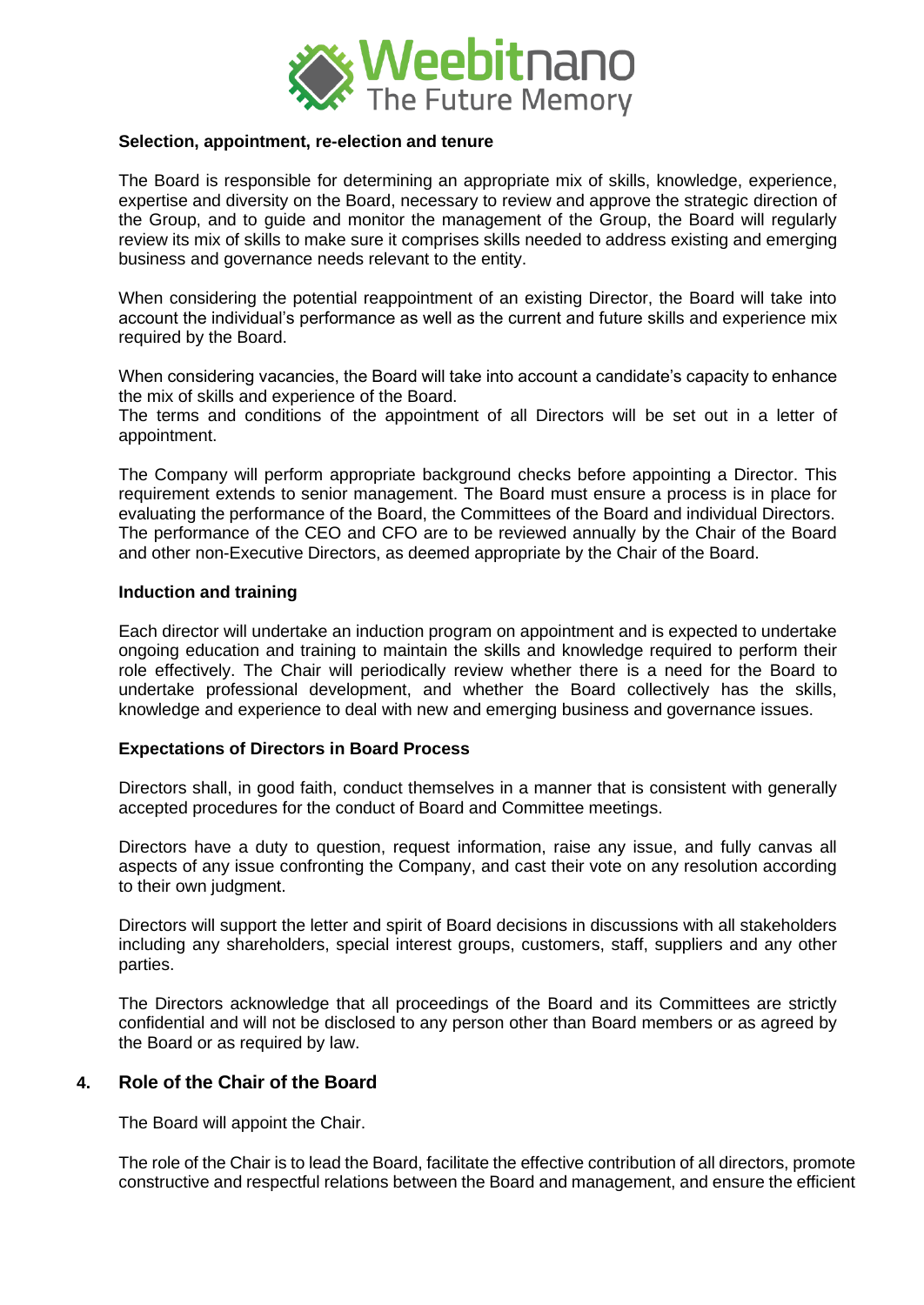

conduct of the Board's function. The Chair will guide and promote the ongoing effectiveness and development of the Board and individual directors.

# **5. Role of the CEO**

The CEO reports directly to the Board and has the following key responsibilities:

- Managing and administering the day-to-day operations of the Group and its businesses in accordance with the core values, strategy, business plans and policies approved by the Board;
- Developing strategies for the Group, its businesses and management, and making recommendations to the Board on such strategies, having regard to the reputation and key stakeholders of the Group and to instil the Group's core values throughout the Group;
- Achieving the Company's goals and vision, in accordance with the strategies, policies, programs and performance requirements approved by the Board;
- Supporting a culture within the Group that promotes ethical and socially responsible behaviour in accordance with the Group's core values;
- Developing the Group's annual budget and conducting the Group's activities within the approved annual budget.
- Developing and maintaining the Group's risk management framework and systems, including internal compliance and control mechanisms;
- Assigning responsibilities to direct reports and to supervise and report on their performance to the Board;
- Recommending to the Board significant operational changes, major capital expenditure, acquisitions or divestments, which are beyond delegated thresholds;
- Reporting regularly to the Board with accurate, timely and clear information, such that the Board is fully informed to discharge its responsibilities effectively and,
- Exercising such additional powers as are delegated to the CEO by the Board from time to time.

## **6. Role of Management**

The role of management is to support the CEO and implement the running of the general operations and financial business of the Company, in accordance with the delegated authority of the Board.

The Management team will usually be responsible for implementing the entity's strategic objectives and instilling and reinforcing its values, all while operating within the values, code of conduct, budget and risk appetite set by the board.

## **7. Board Meetings**

- The Board shall meet at least eight times per year, and otherwise as often as the Directors determine necessary to enable the Directors and the Board to fulfil their duties and responsibilities.
- A Director may call a meeting of the Directors, and the Company Secretary must, if requested by a Director, call a Board meeting.
- The Company Secretary or his/her delegate is responsible for distributing Board meeting papers to directors prior to each meeting.
- A quorum for a Board meeting shall be determined in accordance with the Constitution.
- As deemed appropriate, Non-executive Directors will meet without management present.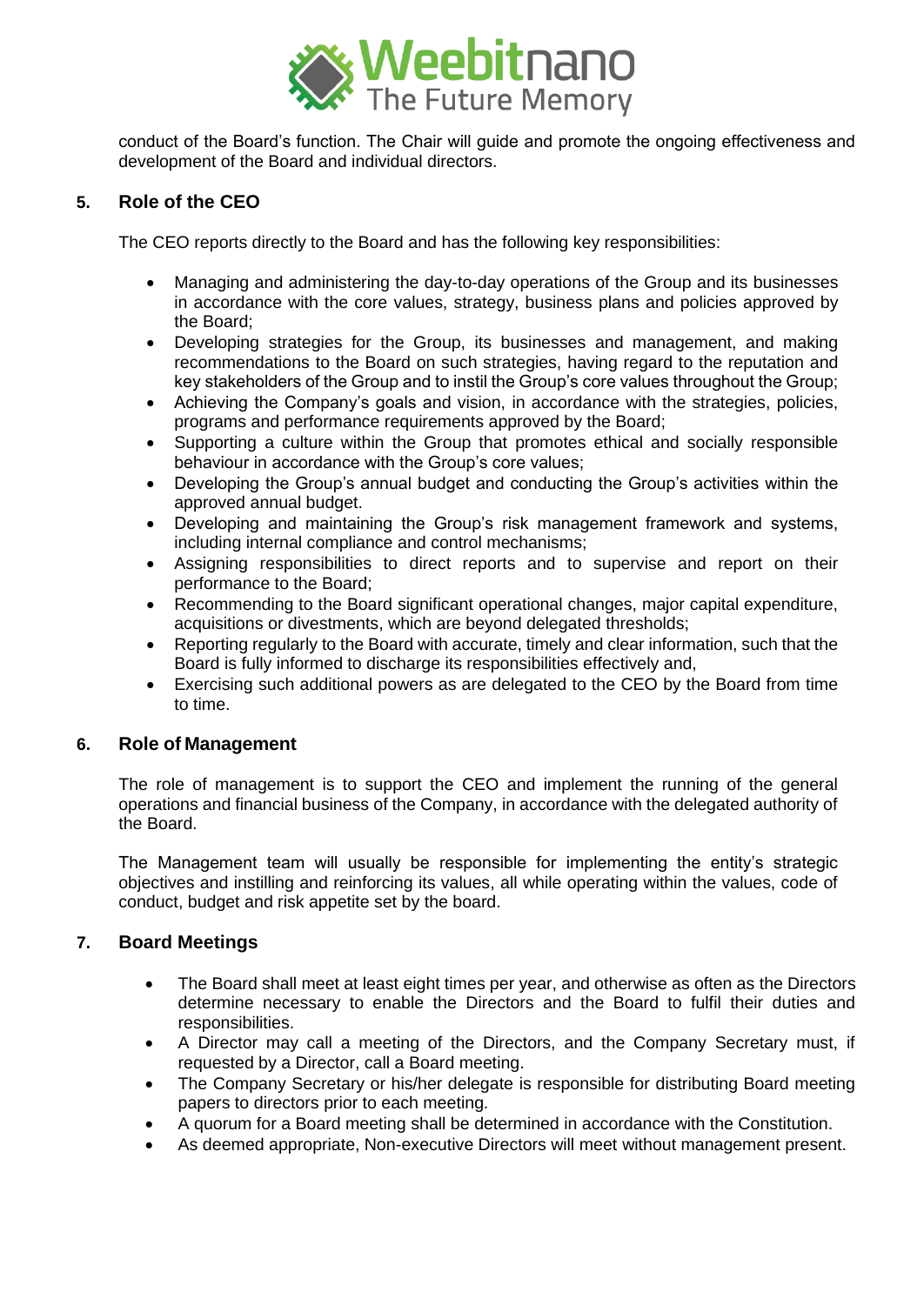

# **8. Director Conduct**

Directors will act with honesty and integrity and will observe the highest standards of ethical and responsible behaviour. Each director is bound by the Companies Code of Conduct, their appointment letter and all applicable policies.

### **Conflicts of interest**

Directors are required to take all reasonable steps to avoid actual, potential or perceived conflicts of interest. Under the Company's constitution and at law, directors must disclose any conflicts of interest and abstain from participating in any discussion or voting on matters in which they have a material personal interest.

The following procedures are to be followed by a director who believes they may have a conflict of interest or material personal interest:

- the director must disclose to the Chair and the Board any actual or potential conflict or material personal interest which may exist, or might reasonably be thought to exist, as soon as it arises;
- a determination as to whether or not a conflict exists will be made, and if necessary this determination will be made by the Board (excluding the potentially conflicted director); and
- an appropriate course of action will be set based on the determination made, and such action may require the conflicted or interested director to absent themselves when the Board discusses and votes on matters to which the conflict or interest relates.

### **Ethical Standards and Legal Duties**

- **Code of Conduct** Each Director shall abide by the terms of the Company's Code of Conduct and is expected to demonstrate leadership and uphold the ethical standards and corporate behaviour described in the Code of Conduct.
- **Values**  The Board will operate in a manner reflecting the values of the Group and in accordance with its agreed corporate governance guidelines, the Constitution, the Corporations Act and all other applicable laws and regulations.
- **Conflicts of interest and related party transactions** Each Director has a fiduciary and statutory duty not to place themselves in a position which gives rise to, or is perceived to give rise to, a real or substantial conflict, whether it be a conflict of interest or conflict of duties. All Directors are required to comply with the Company's Conflicts of Interest and Related Party Policy.
- **Dealing in shares** Directors must ensure any dealings in shares are in strict compliance with the Company's Securities Trading Policy, as directed by the Chair of the Board and otherwise in accordance with the values of honesty and integrity.

## **9. Access to independent professional advice**

The Board has authority to conduct or direct any investigation required to fulfill its responsibilities and has the ability to retain, at the Companies expense, such independent professional advice as it considers necessary from time to time in the performance of its duties.

Each director has the right to seek independent professional advice at the Companies expense, subject to prior consultation with, and the consent of, the Chair (or in the case of a request by the Chair, the consent of another non-executive director). A copy of the advice must be provided to the Board except where this would result in unreasonable prejudice to the director seeking the advice.